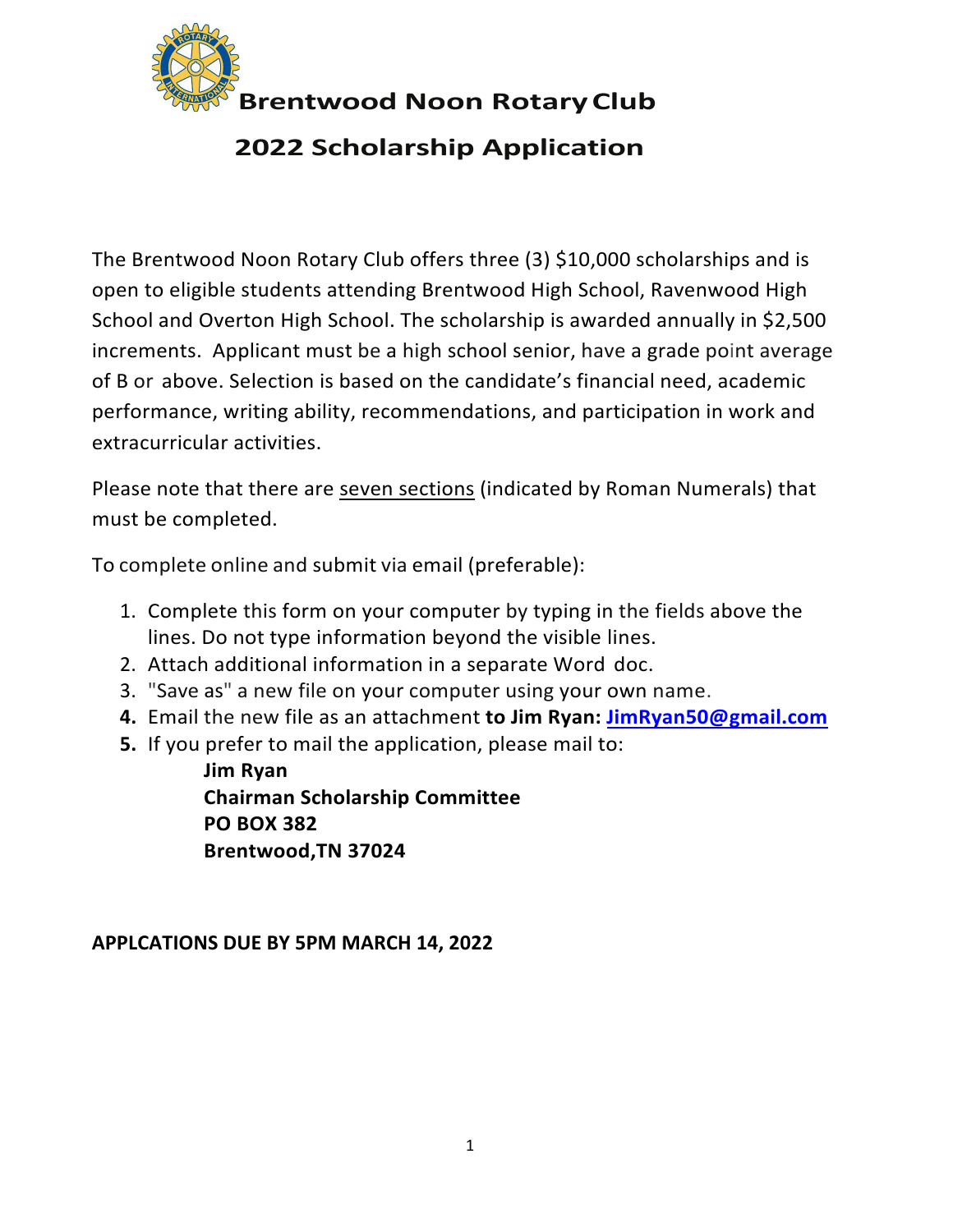

### **2022 Scholarship Application**

| <b>I. PERSONAL INFOMATION</b> |              |                    |                                                                                                                                                                                                                                |              |
|-------------------------------|--------------|--------------------|--------------------------------------------------------------------------------------------------------------------------------------------------------------------------------------------------------------------------------|--------------|
|                               |              |                    |                                                                                                                                                                                                                                |              |
|                               |              |                    |                                                                                                                                                                                                                                |              |
| Last                          |              | First              | Middle                                                                                                                                                                                                                         |              |
|                               |              |                    |                                                                                                                                                                                                                                |              |
|                               |              | Number Street City |                                                                                                                                                                                                                                | <b>State</b> |
|                               |              |                    |                                                                                                                                                                                                                                |              |
|                               | Home or Cell |                    |                                                                                                                                                                                                                                |              |
|                               |              |                    |                                                                                                                                                                                                                                |              |
|                               |              |                    |                                                                                                                                                                                                                                |              |
| (INDICATE 4.0 OR 5.0 SCALE)   |              |                    |                                                                                                                                                                                                                                |              |
|                               |              |                    | PARENT'S/GUADIAN'S NAME: Manual Communication of the Communication of the Communication of the Communication of the Communication of the Communication of the Communication of the Communication of the Communication of the C |              |
|                               |              |                    |                                                                                                                                                                                                                                |              |
|                               |              |                    |                                                                                                                                                                                                                                |              |

### **II. EDUCATION INFORMATION**

Please provide the Brentwood Noon Rotary Club a certified copy of your transcript, including first semester senior year grades and ACT and/or SAT scores.

### **III. FINANCIAL: In order to verify financial need you need to provide a copy of the Student Aid Report (SAR) that was provided to you 72 hours after submitting the FAFSA form**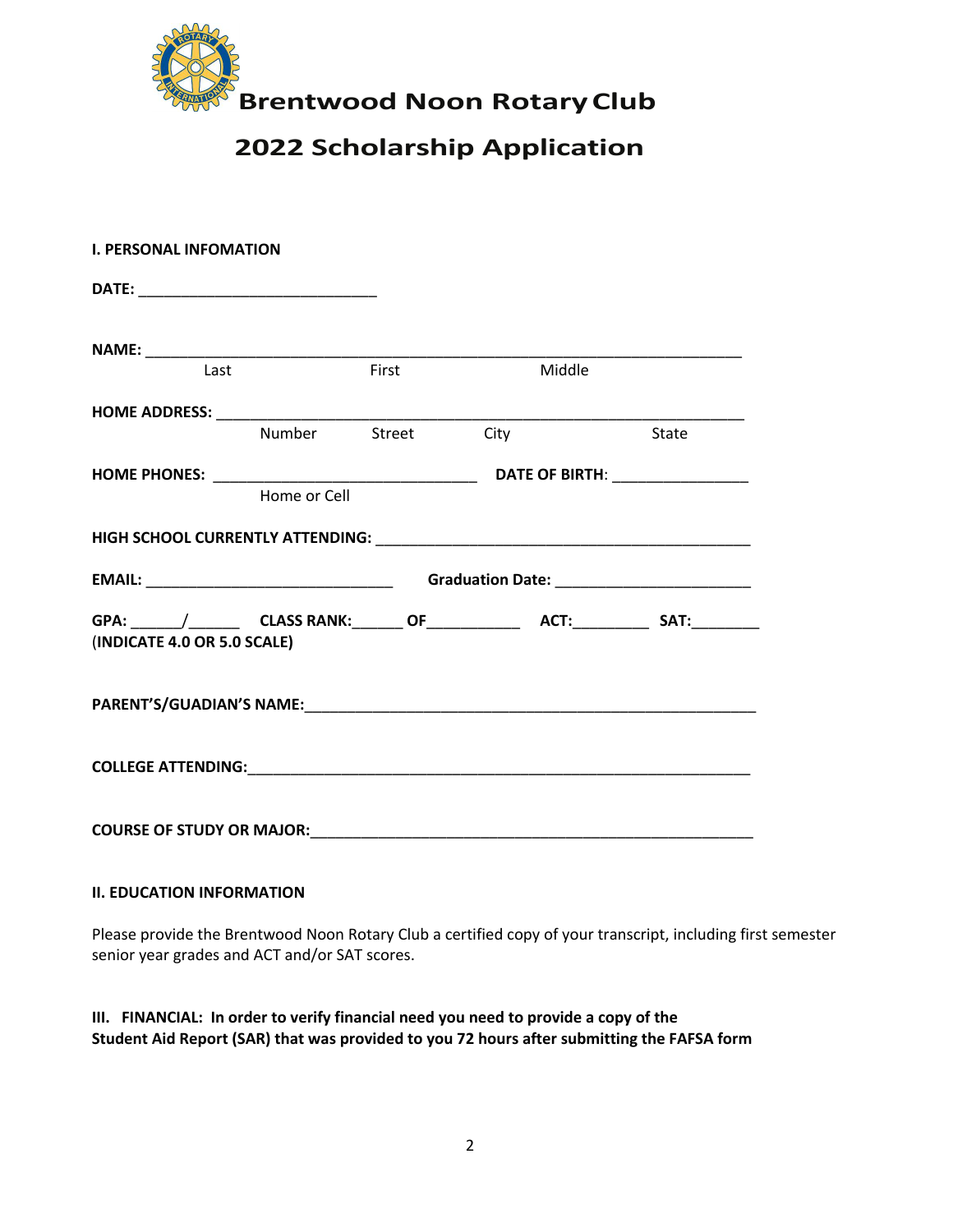

# 2022 Scholarship Application

|                     |              | A. ACADEMIC & SCHOOL RELATED ACTIVITIES (ATTACH ADDITIONAL PAGES IF NECESSARY)      |
|---------------------|--------------|-------------------------------------------------------------------------------------|
| <b>ORGANIZATION</b> | <b>DATES</b> | OFFICES, HONORS, ACHIEVEMENTS                                                       |
|                     |              |                                                                                     |
|                     |              | B. COMMUNITY OR OTHER ACTIVITIES (ATTACH ADDITIONAL PAGES IF NESSARY)               |
| <b>ORGANIZATION</b> | <b>DATES</b> | OFFICES, HONORS, ACHIEVEMENTS                                                       |
|                     |              |                                                                                     |
|                     |              |                                                                                     |
|                     |              |                                                                                     |
|                     |              | C. EMPLOYMENT HISTORY AND VOLUNTEER ACTIVITIES (ATTACH ADDITIONAL PAGES IF NESSARY) |
| <b>ORGANIZATION</b> | <b>DATES</b> | OFFICES, HONORS, ACHIEVEMENTS                                                       |
|                     |              |                                                                                     |
|                     |              |                                                                                     |
|                     |              |                                                                                     |
|                     |              |                                                                                     |
|                     |              |                                                                                     |